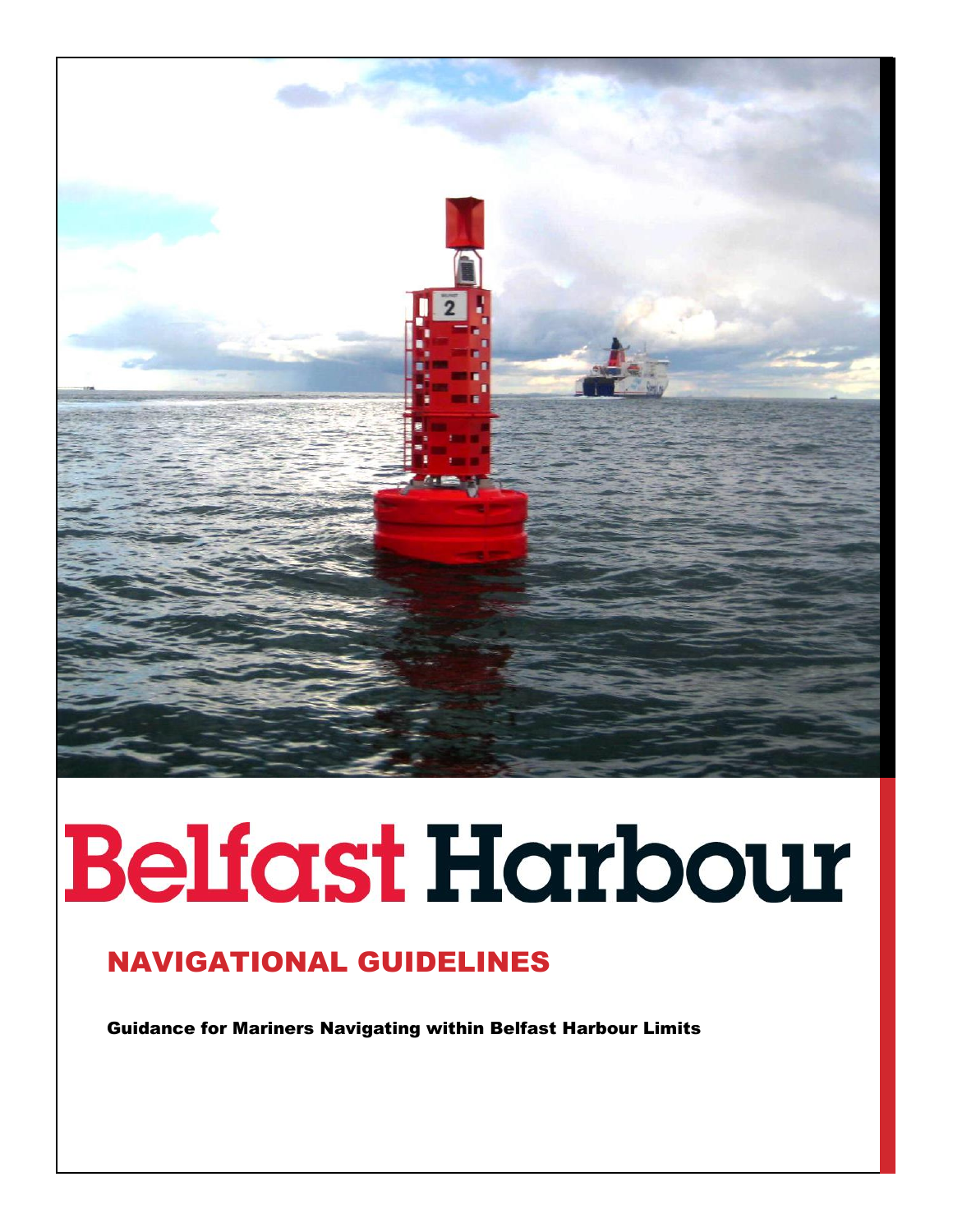# <span id="page-1-0"></span>RECORD OF AMMENDMENTS AND REVIEWS

| Date     |
|----------|
| 02.03.21 |
|          |
|          |
|          |
|          |
|          |
|          |
|          |
|          |
|          |
|          |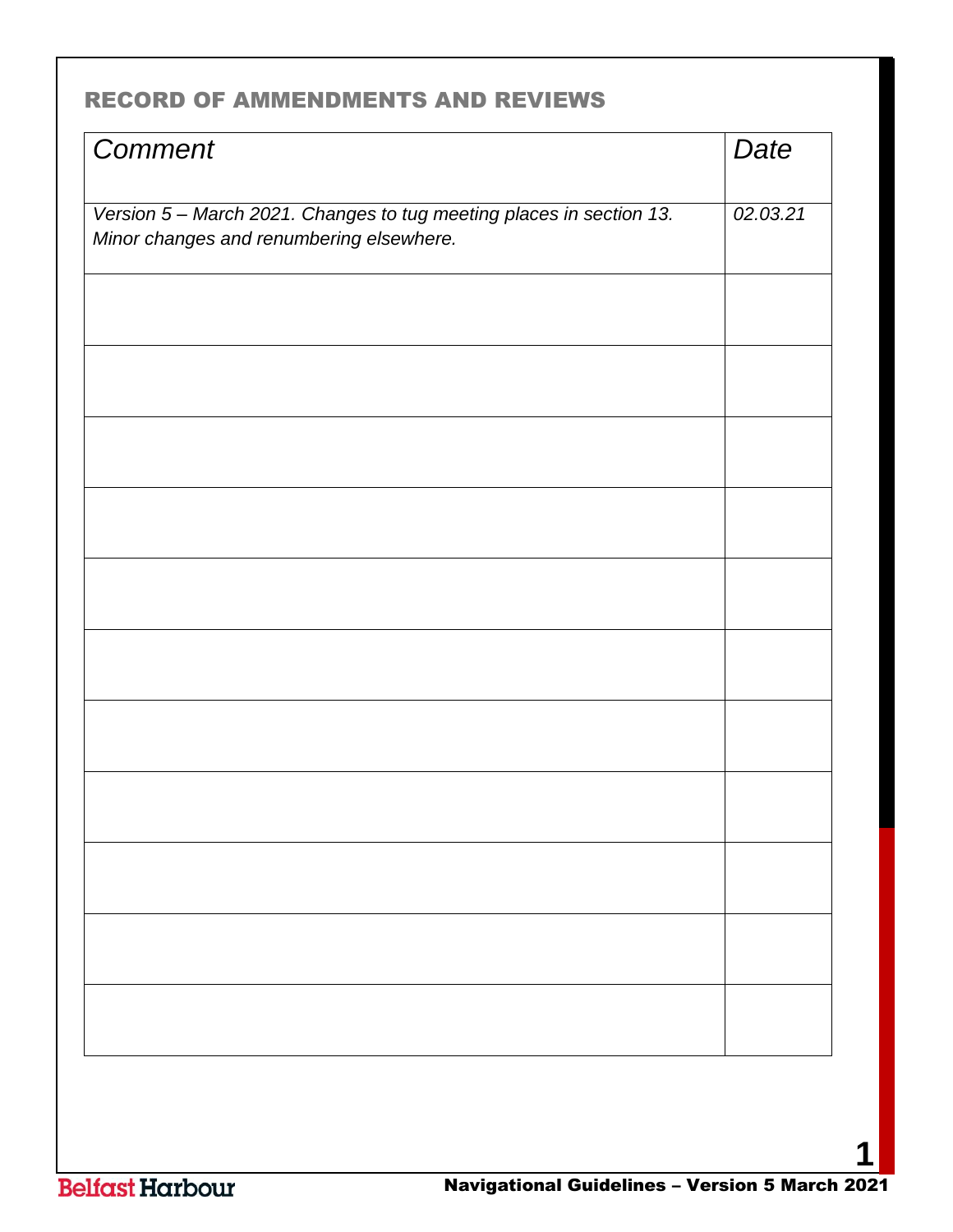# BELFAST HARBOUR NAVIGATIONAL GUIDELINES

# **CONTENTS**

| 9. Minimum Composition of Bridge Team whilst Navigating inside Harbour |
|------------------------------------------------------------------------|
|                                                                        |
|                                                                        |
|                                                                        |
|                                                                        |
| 14. Condition and Use of Vessel's Propulsion Machinery  12             |
|                                                                        |
|                                                                        |
|                                                                        |
|                                                                        |
|                                                                        |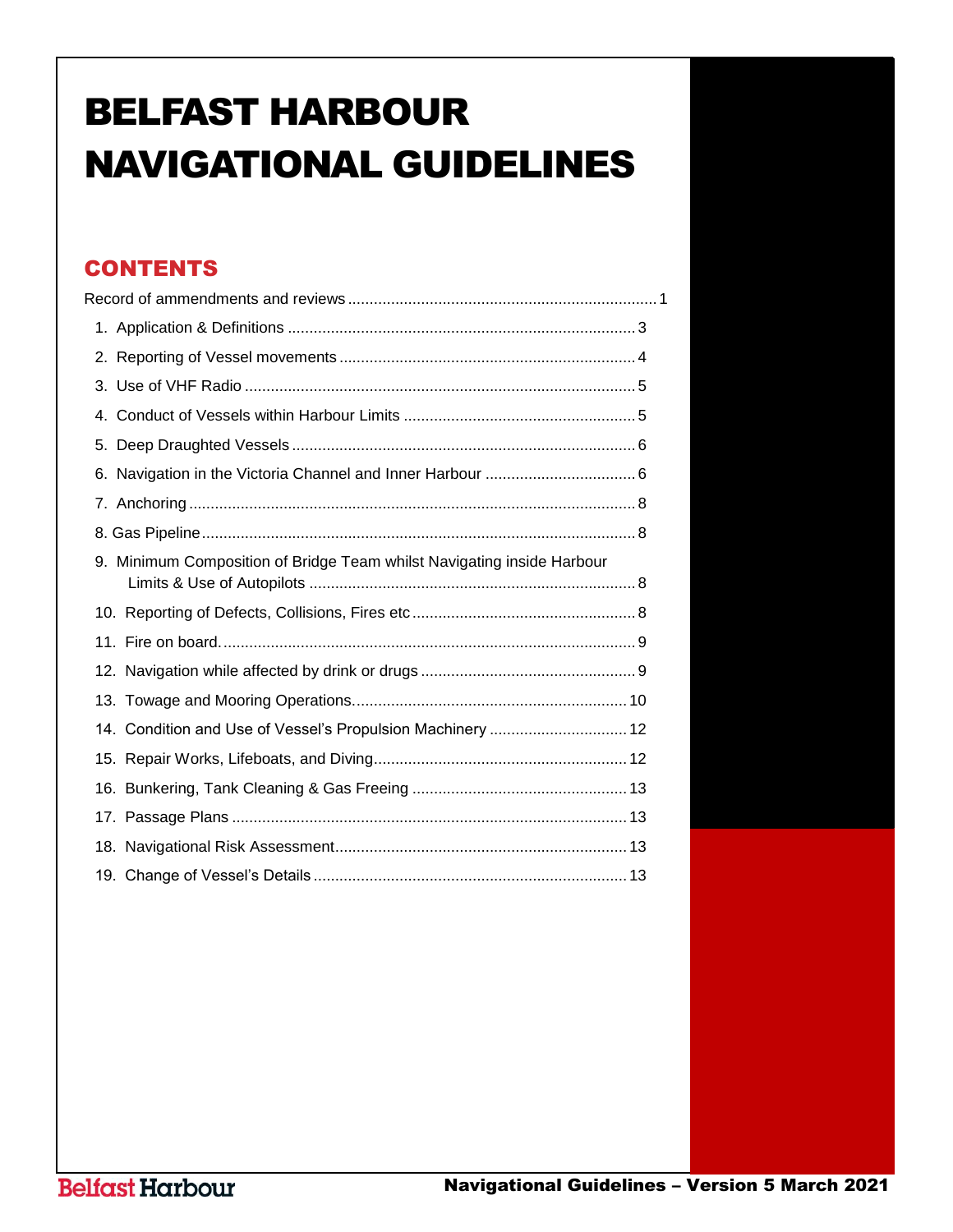# <span id="page-3-0"></span>1. Application & Definitions

- 1.1 This Guidance applies to all Reporting Vessels navigating within Belfast Harbour Limits, and to those vessels bound for Belfast or departing Belfast when navigating within the approaches to Harbour Limits, and should be read in conjunction with Belfast Harbour Marine Bye Laws, Belfast Harbour Pilotage Directions, Belfast Harbour Notice to Mariners, and Leisure Craft Code of Conduct as appropriate.
- 1.2 For the purposes of these guidelines:

"**Deep Draughted Vessel**" means any vessel arriving or departing with a draught greater than 10.20m in Salt Water (1.025)

"**ETA**" means Estimated Time of Arrival

"**Harbour Craft"** means any Pilot Launch, workboat, line boat or other boats based in Belfast Harbour either permanently or temporarily, when engaged in the normal business of the Harbour.

"**Harbour Limits**" are to the South West of a line drawn between Carrickfergus Castle and Grey Point, and to seaward from 5 metres North of the M3 Lagan Bridge. Belfast Harbour also reserves the right to manage vessels arriving to and departing from the Harbour when in the approaches to Harbour Limits.

"**Inner Harbour**" means to the South West of Beacon 15.

**"LOA"** – Length Overall

**"Passive Escort"** - when a tug shadows the ship, but does not make fast

"**Recreational Craft**" means any craft under 20m in length used solely for recreational purposes and not for commercial gain, hire or reward.

"**Reporting Vessel**" means any vessel over 20m in length, and all vessels that are operating commercially.

"**SHA**" means Statutory Harbour Authority. Belfast Harbour Commissioners are the Statutory Harbour Authority for Belfast Harbour, of which the day to day marine safety and operational responsibility rests with the Harbour Master on behalf of the Harbour Authority.

**"Small Vessel"** means all vessels under 20m in length.

"**Victoria Channel**" means the dredged channel to the South West of No.1 & No.2 buoys, but does not include the part of Victoria Channel that lies within the Inner Harbour, unless explicitly stated otherwise.

"**VTS**" means Vessel Traffic Service which operates on VHF Channel 12, callsign "Belfast Harbour Radio"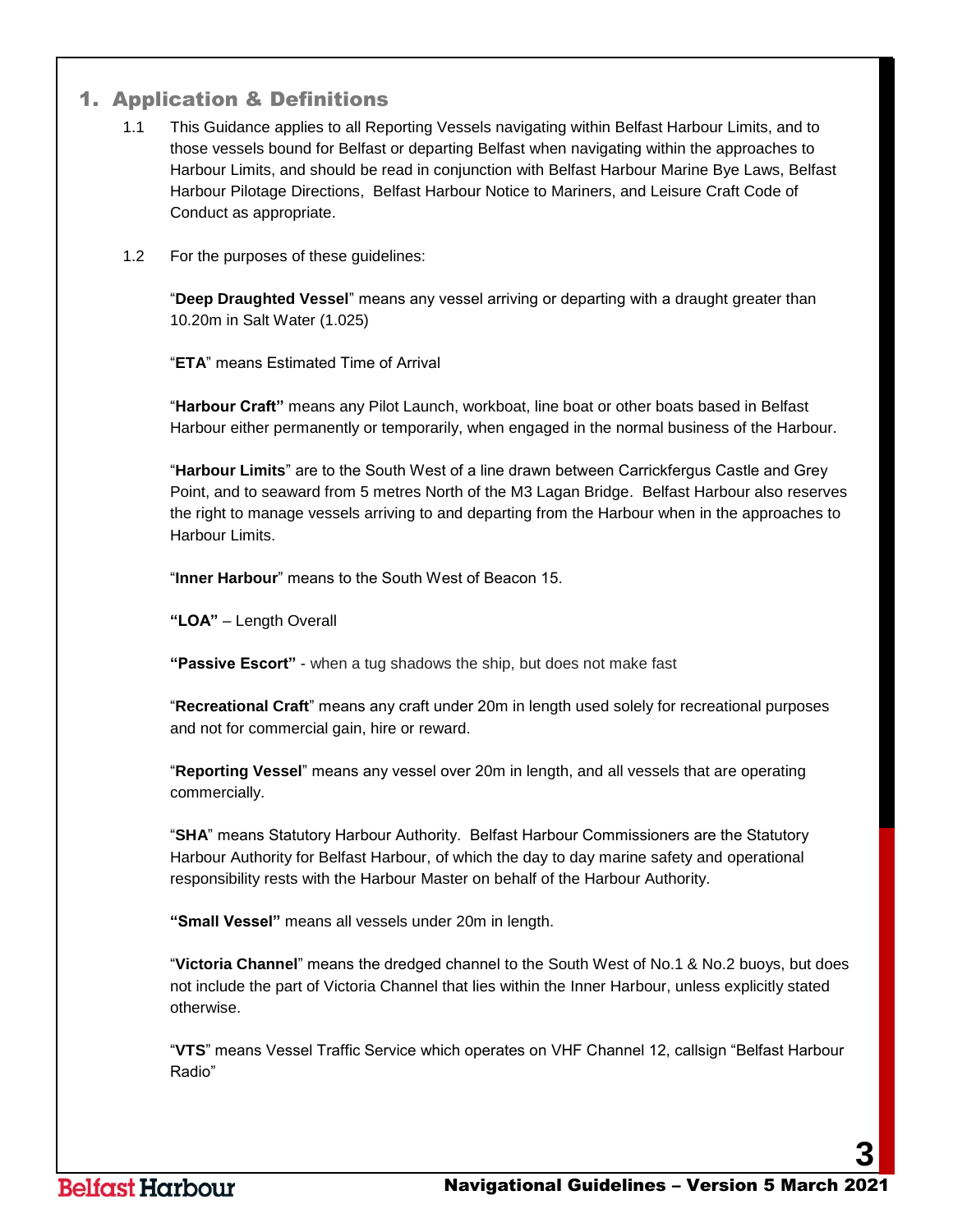1.3 Nothing in these guidelines shall be construed as a reason to prevent any Master / Skipper of a vessel navigating within Belfast Harbour Limits from taking such action as may be necessary in order to protect life, prevent pollution, and protect property or infrastructure.

# <span id="page-4-0"></span>2. Reporting of Vessel movements

- 2.1 Vessels bound for Belfast Harbour are required to declare their arrival no later than 2pm the previous working day, or prior to departing their previous port, whichever the sooner. Such report should contain:
	- (a) ETA at Belfast Fairway Buoy
	- (b) Particulars of Vessel, including Draught, Gross Tonnage, and details of tow if applicable
	- (c) Master's Name
	- (d) Last Port, next Port
	- (e) Appointment of Agent
	- (f) ISPS pre arrival information
	- (g) UK Port Waste Notification
	- (h) Declaration of defects (see section 9)
- 2.2 Vessels arriving at Belfast Harbour are required to report to the VTS (Callsign "Belfast Harbour Radio") at the following times:
	- (a) 2 hours to the Fairway Buoy, confirming Pilot Boarding position, draught, Master's family name, last port, and declaration of any defects.
	- (b) 15 minutes to Fairway Buoy, **or** upon anchoring in Belfast Lough.
	- (c) On passing Fairway Buoy
	- (d) On passing No.5 Beacon, indicating where vessel intends to swing if applicable.
	- (e) When alongside berth.
- 2.3 Vessels departing Belfast Harbour are required to report to the VTS at the following times:
	- (a) 2 hours prior to departure if Pilot required
	- (b) 15 minutes prior to departure, indicating draught, Master's family Name, next port, and a declaration of any defects
	- (c) When ready to depart, to request traffic clearance, and indicate where vessel will swing (if applicable)
	- (d) When underway from the berth
	- (e) Passing beacon 12, indicating where vessel will exit the buoyed channel.
	- (f) Passing No.2 buoy outbound
- 2.4 Recreational Craft
	- (a) Belfast Harbour strongly recommend all vessels navigating within Harbour Limits to carry VHF radio. Where carried, VHF radio watch is to be maintained on Ch 12 when within port limits.
	- (b) Where no VHF is carried, a mobile telephone should be used in cases of emergency to contact Port Control.
	- (c) Port Control, callsign "Belfast Harbour Radio", maintains a listening watch at all times on VHF channel 12. Port Control is also contactable in case of emergency by telephone on – 028 9055 3010.
	- (d) Inward vessels must report to Port Control when: Entering the Main Channel, stating location - Arriving at their berth
	- (e) Departing vessels must report to Port Control prior to departing their berth, upon exiting the main channel, stating location
	- (f) Vessels wishing to cross the Victoria Channel to the South-West of No.2 buoy must contact Port Control.
	- (g) Any emergencies should be communicated firstly to Belfast Coastguard on VHF Ch 16, and to Port Control.
	- (h) Vessels should avoid excessive use of VHF Ch 12 wherever possible.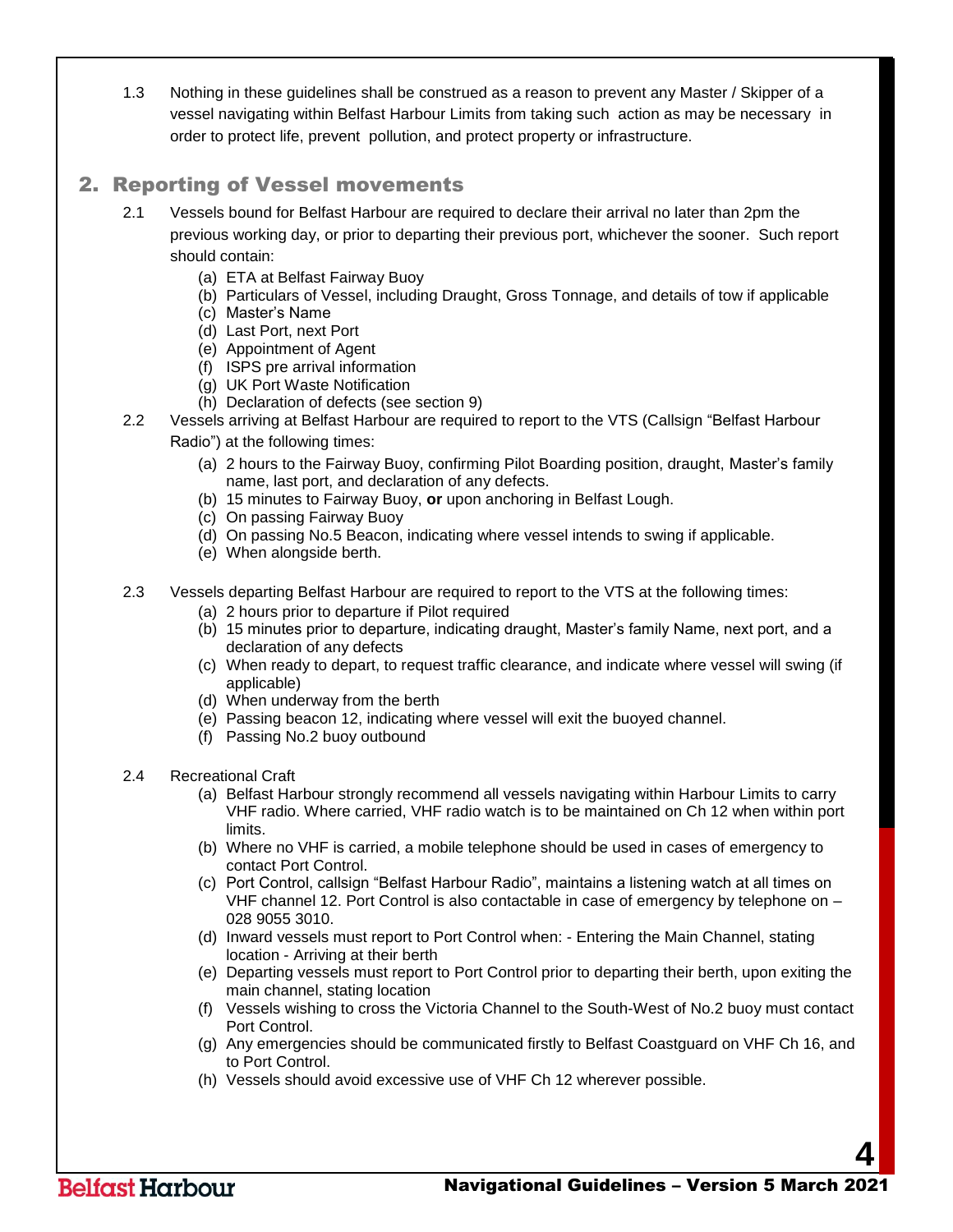2.5 Hazardous Cargo

Unless prior arrangements are in place, vessels carrying hazardous cargo should forward manifest to Port Operations via ship's agent / manager no less than 48 hrs in advance. Further Guidance can be obtained in Belfast Harbour's Dangerous goods Policy.

#### <span id="page-5-0"></span>3. Use of VHF Radio

- 3.1 Belfast Harbour operates a VTS within Harbour Limits.
- 3.2 All Reporting Vessels are required to maintain a listening watch on VHF Channel 12 when navigating within the Inner Harbour, Victoria Channel, or when intending to cross the Victoria Channel.
- 3.3 All Bridge to Bridge communications relating to navigation and traffic movements are to be made on VHF Channel 12. When changing from VHF channel 12 to another working channel, VTS should be informed.
- 3.4 Details of VTS areas, reporting requirements, Traffic Clearance and working channels are contained within current Belfast Notice to Mariners.

#### <span id="page-5-1"></span>4. Conduct of Vessels within Harbour Limits

- 4.1 Masters are required at all times to navigate their vessels at a speed commensurate with local circumstances and conditions so as not to endanger lives or cause injury; interfere with the navigation, manoeuvring, loading or discharging of vessels; cause damage to banks, moorings, quays, dock gates or other property.
- 4.2 Due care should be taken when passing vessels moored on berths adjacent to navigational channels, in particular over the Low Water period when "draw off" can cause particular problems to berthed vessels.
- 4.3 The Harbour Master may determine the order in which vessels may enter or leave the harbour and their berth in the Harbour. No person should attempt to take any vessel into or out of any dock or basin within the port, or shift between berths, without the permission of the VTS
- 4.4 Reporting Vessels subject to Pilotage, as prescribed by Belfast Harbour Pilotage Directions, shall not pass the Pilot Boarding Position until they have embarked their Pilot, unless permitted to do so by the Harbour Master or VTS.
- 4.5 Reporting Vessels will not be permitted to pass No.1 Buoy if the berth the vessel is bound for is occupied.
- 4.6 The Master of every vessel within Harbour Limits should moor and keep moored his vessel as directed by the Harbour Master, and should move that vessel to or from any berth within the Harbour in accordance with any directions that the Harbour Master may give from time to time.
- 4.7 The Harbour Master may give directions for regulating:
	- (a) The movement of vessels
	- (b) The loading unloading or transfer of goods,
	- (c) The embarkation or disembarkation of passengers,
	- (d) The loading, removal and disposal of ballast,
	- (e) Any other matter affecting safety within the port, including Directions to Dangerous Vessels.
- <span id="page-5-2"></span>4.8 Reporting Vessels are required to have a minimum Under Keel Clearance of 1.0m, or such greater clearance as may be directed by the Harbour Master, whilst underway within Harbour Limits.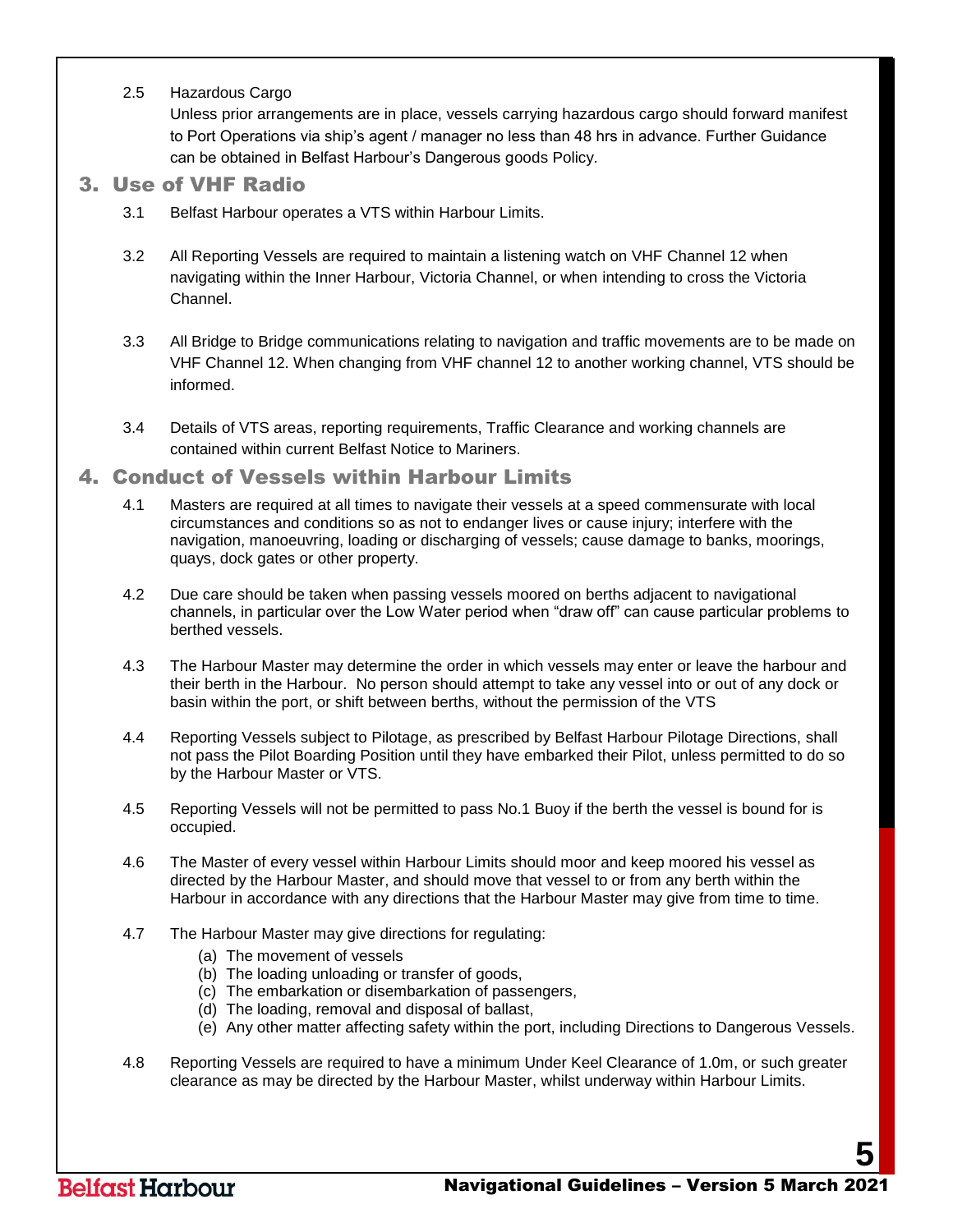# 5. Deep Draughted Vessels

- 5.1 Vessels with a draught greater than 10.20 m should exhibit the appropriate shape and lights and, in Restricted Visibility, the sound signals as prescribed by the Collision Regulations for vessels constrained by their draught. Such signals should be exhibited prior to passing Pilot Boarding Position "A"
- 5.2 Vessels encountering ships Constrained by Draft should act in accordance with COLREGS, in particular Rule 8 (f) and in doing so, take early action to allow sufficient sea room for the safe passage of the vessel Constrained by Draft.
- 5.3 Deep Draughted Vessels may be given a clear channel for their transit from No.1&2 buoys. During such times, VTS will make a broadcast to all vessels. When a clear channel has been declared, no passing or overtaking of these vessels is permitted, with the exception of Tugs and Harbour Craft. Outbound vessels may be permitted to proceed provided they exit the channel afterNo.6 beacon and pass south of buoy No. 4 prior to the Deep Draughted Vessel passing No.1&2 buoys.
- 5.4 If the vessel has a draught of 10.5m or more, the vessel will be entitled to a clear channel. This means no vessels passing, and no vessels overtaking. Outbound ships may be cleared to depart, provided that they will be clear of the channel after No.6 beacon and pass south of buoy No. 4 prior to the deep draughted vessel passing No.1&2 buoys.
- 5.5 A vessel of less than 20 m in length or a sailing vessel shall not impede the passage of a vessel which can safely navigate only within the Victoria Channel.

#### <span id="page-6-0"></span>6. Navigation in the Victoria Channel and Inner Harbour

- 6.1 The International Rules for Prevention of Collision at Sea apply to All Vessels within Belfast Harbour Limits. In particular, Rule 9 – Narrow Channels applies throughout the Victoria Channel and Inner Harbour.
- 6.2 Overtaking may only to be conducted when safe to do so and with the agreement of the vessel being overtaken and the VTS
- 6.4 Any vessel wishing to cross the Victoria Channel to the South-West of No 2 buoy should seek permission from VTS
- 6.5 Reporting Vessels over 20m in length may not pass another Reporting vessel over 20m in length in the River Lagan (S of Ballast Quay light), Herdman and Musgrave Channels, with the exception of Harbour Craft and Tugs.
- 6.6 Vessels navigating to and from the part of Victoria Channel that lies within the Inner Harbour have priority over those exiting Herdman / Musgrave Channels.
- 6.7 Reporting Vessels inbound to Belfast Harbour should pass to the North of the Fairway Buoy, and should normally join the Victoria Channel between No.1 & No.2 buoys. Outbound Reporting vessels should pass to the South of the Fairway Buoy.
- 6.8 Reporting vessels should avoid meeting in the vicinity of Buoys 1/2 and Beacons 5/6.
	- (a) Outbound vessels may leave the Victoria Channel after Beacon No.6 and pass south of Buoy No.4 provided it is safe to do so.
	- (b) Vessels with draught of 7.5m or less when outbound may navigate between No.4 and Helen's Bay Buoys, passing to the south of No.2 buoy.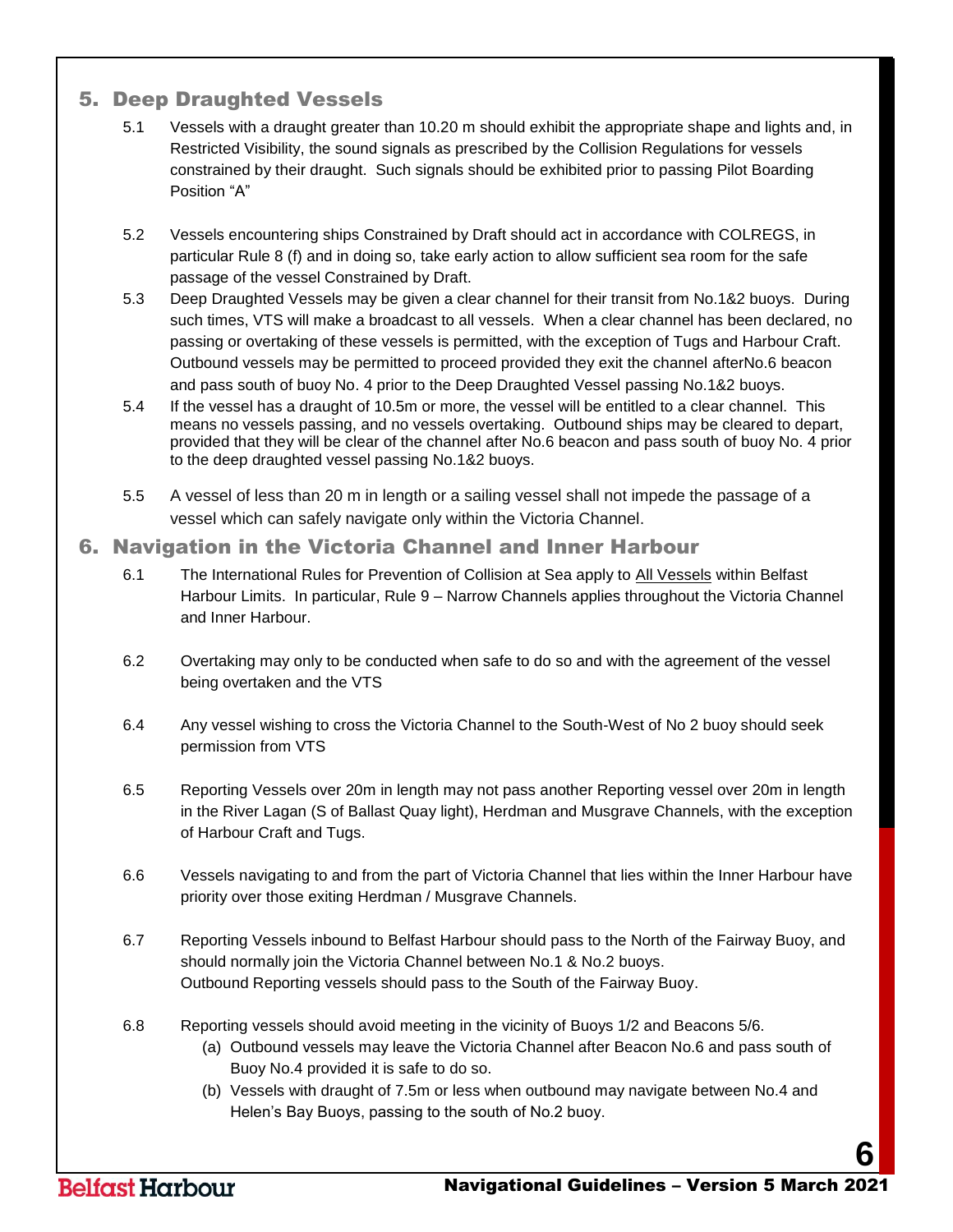- 6.9 Reporting Vessels bound to or from Jetties or anchorages to the North or South of the Lough are not required to observe 6.7. .
- 6.10 On occasions whereby visibility is restricted due to fog, mist, snow or any other cause, the following will apply: Suggest Restricted Visibility becomes a numbered Main Section. a) Mariners are reminded that COLREGS Rule 19 applies to vessels operating in or near and area of restricted visibility, not in sight of one another.
	- (a) Vessels encountering visibility less than 1 nautical mile should inform VTS
	- (b) A one way system may be implemented during periods where visibility is less than 5 cables, during such times Passenger Vessels, scheduled services and ships tidally restricted will be given priority over other movements.
	- (c) Vessels not fitted with operational radar should not navigate within the port when due to any cause, visibility is less than 0.5 nautical miles.
	- (d) Vessels carrying hazardous cargoes in bulk or marine pollutants in bulk are not normally permitted to navigate within Harbour Limits when visibility is less than 0.5 miles. Such vessels will be individually risk assessed at the discretion of the Harbour Master.
	- (e) Vessels requiring the aid of towage are not normally permitted to navigate within Harbour Limits when visibility is less than 0.5 miles. No act of Pilotage requiring tugs is to be undertaken in reduced visibility, without a full discussion with the tugs, as per the Tug Company's Operational Guidelines.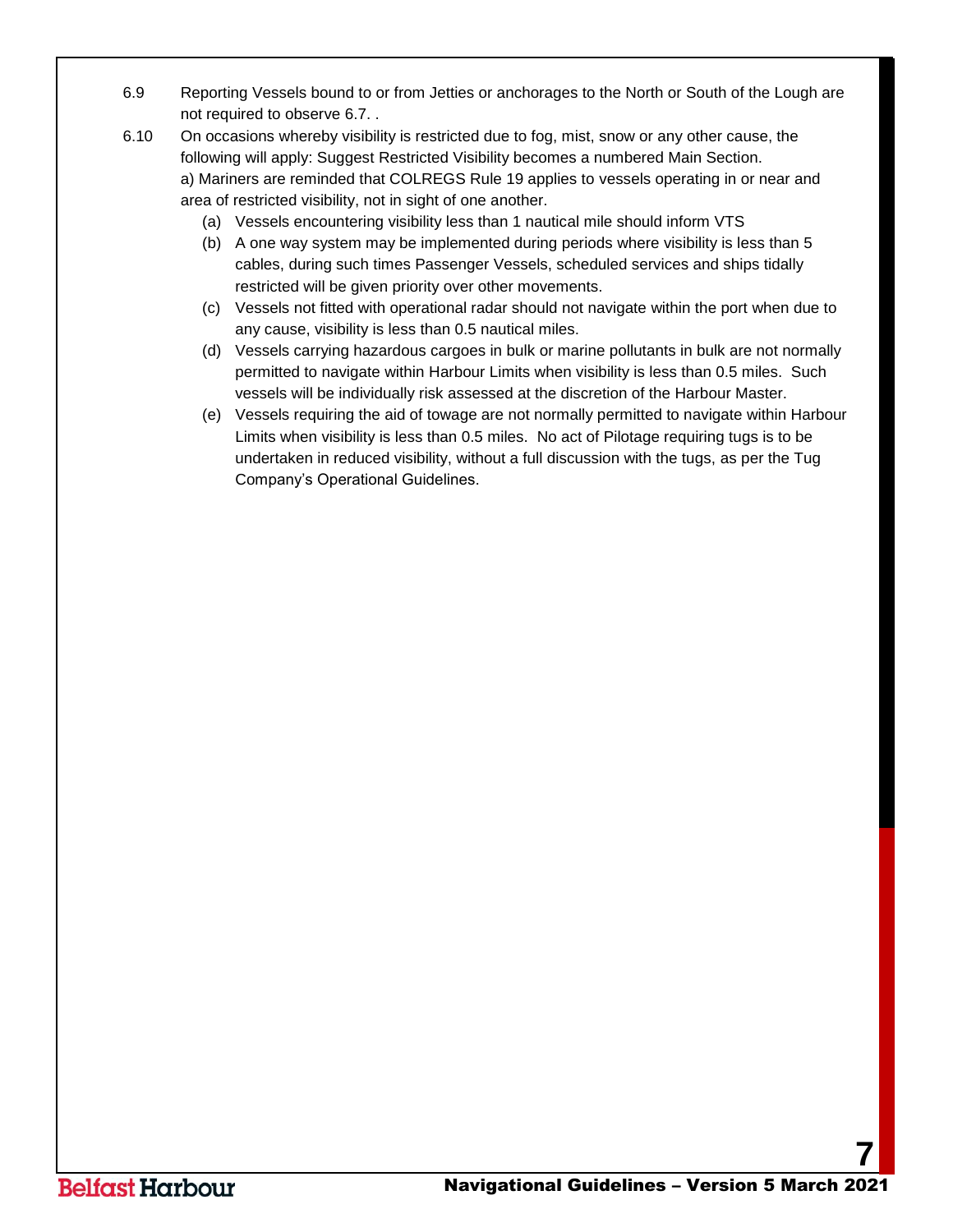# <span id="page-8-0"></span>7. Anchoring

- 7.1 Anchoring is prohibited inside Harbour Limits, except: to assist with manoeuvring, in an emergency, or with prior permission of the Harbour Master
- 7.2 Whilst underway within Harbour Limits, vessels must have their anchors to be cleared ready for immediate use
- 7.3 Anchors used for berthing are to be retrieved as soon as possible. If retrieval is not possible, anchor is to be marked and Port Control advised of the position.
- 7.4 Anchors are not to be used in Barnett Dock Cut or outside the Victoria Channel in vicinity of gas pipeline.

# <span id="page-8-1"></span>8. Gas Pipeline

8.1 The gas pipeline crosses the Victoria Channel just east of beacons 9 and 10 and is marked by a series of yellow special mark buoys outside the channel.

# <span id="page-8-2"></span>9. Minimum Composition of Bridge Team whilst Navigating inside

#### Harbour Limits & Use of Autopilots

- 8.1 The Master of a reporting vessel should, at all times, be on the Bridge when navigating inside Harbour Limits.
- 8.2 A 2<sup>nd</sup> person capable of taking over in the event of the Master becoming incapacitated (normally the Chief Mate), should be contactable and readily available to take over if not already on the Bridge.
- 8.3 The minimum composition of the Bridge Team whilst navigating within Harbour Limits should be:
	- a) During daylight hours: The Master & 1 other person, who may be the Pilot when one is embarked.
	- b) During hours of darkness: The Master, a lookout, and a Pilot if one is embarked.
	- c) The Bridge of Passenger vessels and vessels carrying hazardous substances in bulk should be manned by the Master and a competent Deck Officer, one of whom may be the PEC Holder, and a helmsman/lookout at all times.
	- d) On other vessels, when a PEC holder forms part of the Bridge Team, he should be accompanied by another Officer capable of undertaking the conduct of the vessel, and additionally during hours of darkness, a lookout.
- 8.4 Automatic Steering Devices may only be used within Harbour Limits provided:
	- a) Such equipment is capable of instantaneous changeover
	- b) The use of Automatic Steering Devices does not relieve the Master of his obligation to have a competent helmsman on the Bridge during times such Devices are in use.

# <span id="page-8-3"></span>10. Reporting of Defects, Collisions, Fires etc.

- 10.1 The Master of a Reporting Vessel arriving at Belfast Harbour having any defect or having been involved in a Reportable Occurrence, should notify the Harbour Master at earliest opportunity, and should not enter Harbour Limits without approval from the Harbour Master.
- 10.2 The Master of a Reporting Vessel that suffers a defect or other Reportable Occurrence whilst within Harbour Limits should report such defect to the Harbour Master at earliest opportunity via the VTS or other appropriate means.
- 10.3 Reportable Defects to Navigation equipment include but are not limited to: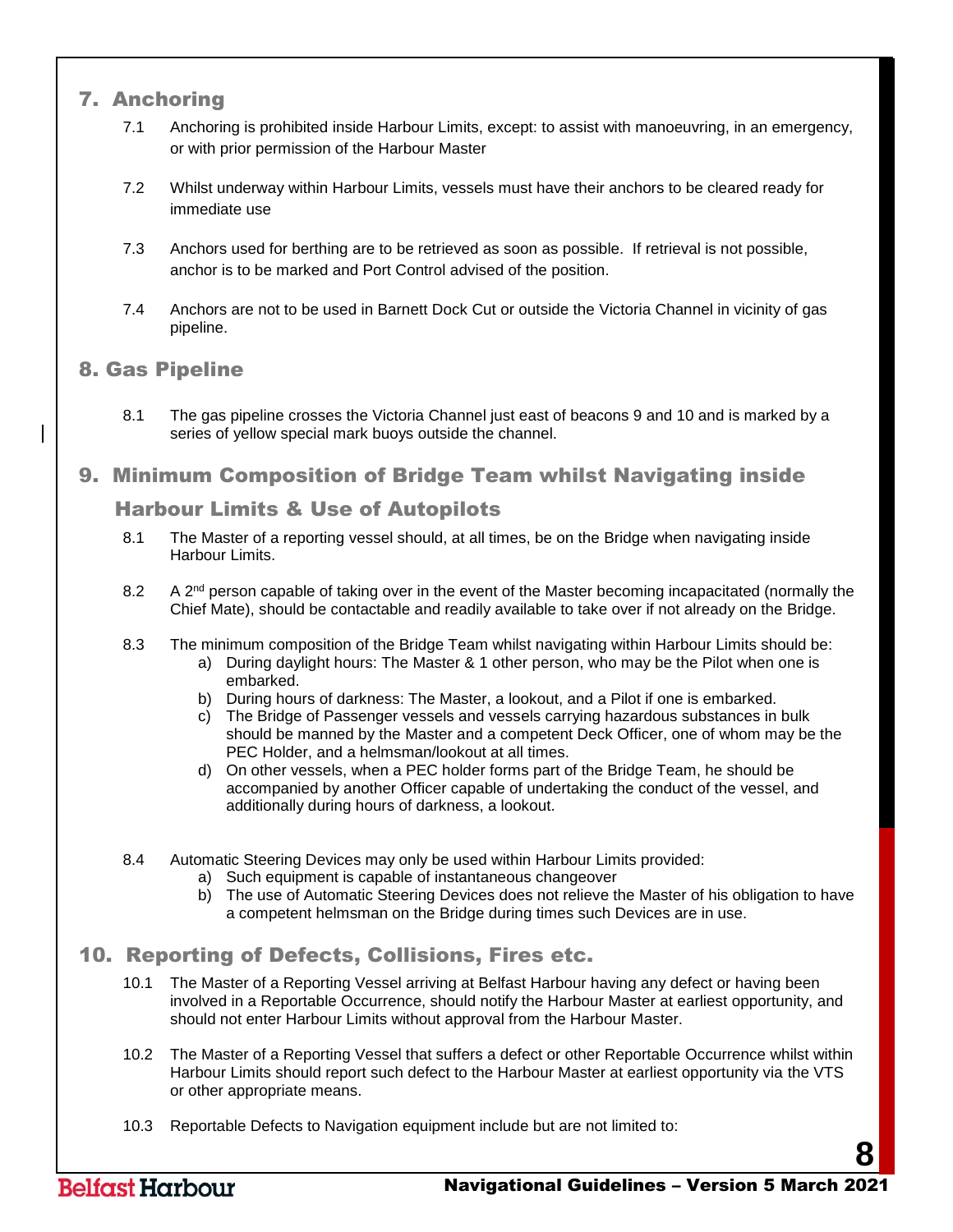|      | Radar<br>۰<br><b>Compass or Gyro Compass</b><br>٠<br>ECDIS (except if the latest edition of charts<br>٠<br>1752 and 1753 are carried and are fully<br>corrected. | -<br>-<br>$\blacksquare$ | Log<br>Autopilot<br><b>GPS</b><br>Echo Sounder<br>- AIS |
|------|------------------------------------------------------------------------------------------------------------------------------------------------------------------|--------------------------|---------------------------------------------------------|
| 10.4 | Reportable Defects to Manoeuvring equipment include but are not limited to:                                                                                      |                          |                                                         |
|      | Steering<br>Main propulsion<br>۰                                                                                                                                 |                          | <b>Thrusters</b>                                        |
| 10.5 | Reportable Defects to Mooring equipment include but are not limited to:                                                                                          |                          |                                                         |
|      | Anchors<br>۰<br>Windlasses<br>۰                                                                                                                                  | ۰                        | Mooring winches                                         |
| 10.6 | Reportable Occurrences include but are not limited to:                                                                                                           |                          |                                                         |
|      |                                                                                                                                                                  |                          |                                                         |

- Collision **Allision** Grounding or Stranding A vessel or tow which obstructs a Fairway or Channel Discharges of noxious substances or pollutants Jettisons or loses any object which could obstruct a berth or fairway Fire on board
- 10.7 The occurrence of a "Near Miss" relating to any of the above, or any other observation that for the safe and efficient running of the Harbour that the Harbour Master ought to be made aware of, should be considered as Reportable.

<span id="page-9-0"></span>11. Fire on board.

- 11.1 On discovering a fire on board, the Master should:
	- Take immediate action to extinguish the fire using the ship's equipment and any other actions as required by the vessels ISM Safety Management System
	- Ensure Port Control, Terminal operator and emergency services are immediately notified.
	- Cease cargo operations

# <span id="page-9-1"></span>12. Navigation while affected by drink or drugs

12.1 No person should have the command, charge or management of a vessel underway or otherwise navigate or have the charge of or undertake any activity which is or may be material to the safe conduct of a vessel underway when unfit by reason of drink or drugs to do so or to have that charge.

The master of a vessel should not cause or permit any person to navigate or otherwise have charge of or undertake any activity which is or may be material to the safe conduct of a vessel underway if that person is unfit by reason of drink or drugs to do so, have that charge or undertake that activity.

The master of **any** vessel should not move the vessel within Harbour Limits if his ability to do so is impaired by drink or drugs or if the proportion of alcohol in his breath, blood or urine exceeds:

- *i) In the case of breath, 25 micrograms of alcohol in 100 ml.*
- *ii) In the case of blood, 50 milligrams of alcohol in 100 ml, and*
- <span id="page-9-2"></span>*iii) In the case of urine, 67 milligrams of alcohol in 100 millilitres.*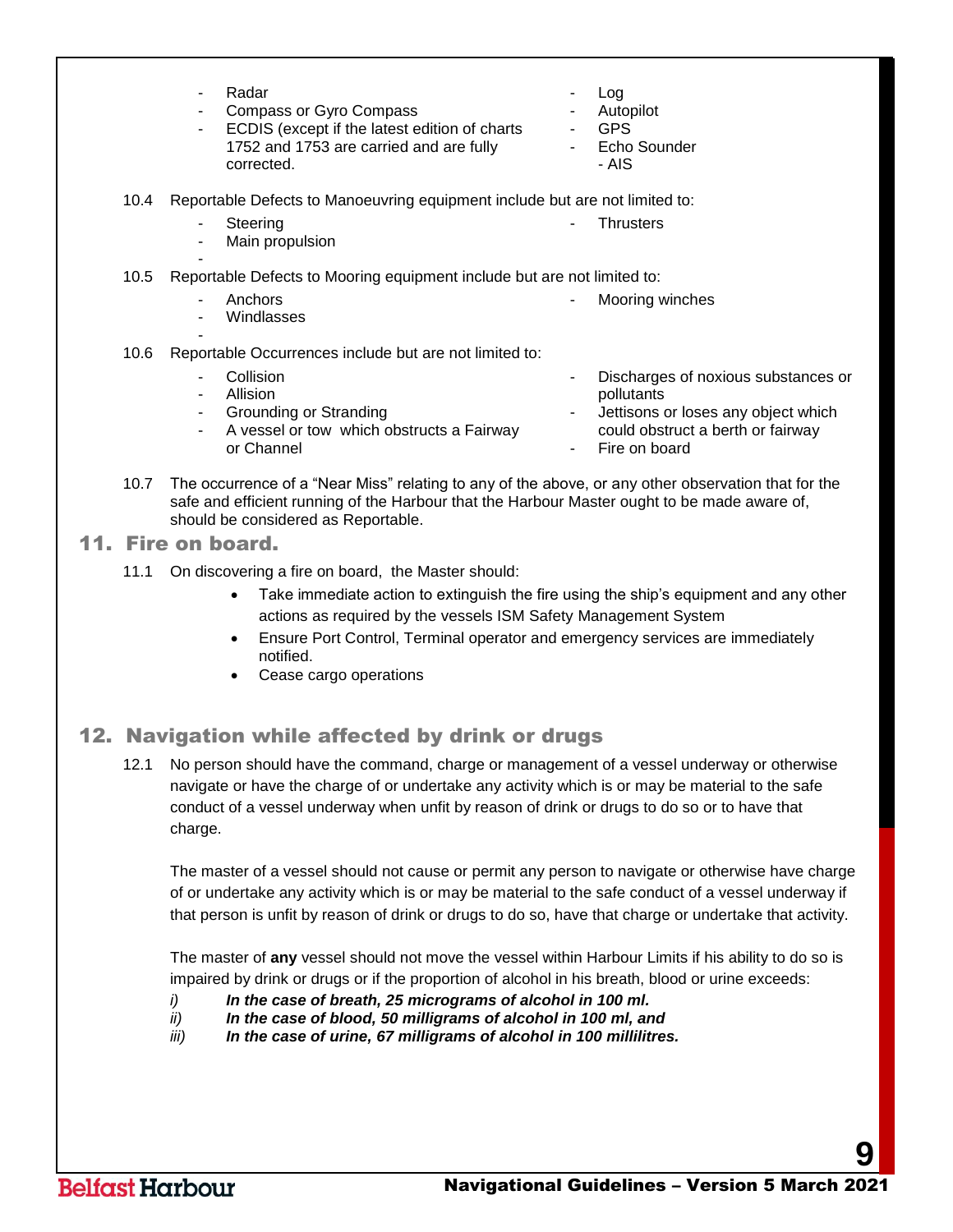# 13. Towage and Mooring Operations.

- 13.1 The Master of every Reporting Vessel should ensure that, where required, he has made provision for sufficient number of Tugs to allow his vessel to be berthed alongside. Reporting Vessels requiring tugs are not permitted to pass the Fairway Buoy until the tugs have confirmed they are available.
- 13.2 Belfast Harbour Minimum Towage Requirements apply to Reporting Vessels. Additionally, all vessels carrying 10,000T or more of hazardous or polluting cargo in bulk, and vessels with draught 9m or greater require a minimum of 1 tug in attendance.

#### 13.3 **Restrictions on Towage in Restricted Visibility**

- a) Towage is only to be undertaken when visibility is greater than 0.5 miles, and it is not decreasing.
- b) If visibility reduces below 0.5 miles after the operation has been started:
	- i. the vessel must be slowed to minimum safe speed,
	- ii. other vessel movements are to be suspended
	- iii. Towage must be re-assessed between the Master, Pilot and Tug Master.
	- iv. VTS/Harbour Master must be advised of proposed towage plan and intended actions.

c) No act of Pilotage requiring tugs is to be undertaken in reduced visibility, without a full discussion with the tugs, as per the Tug Company's Operational Guidelines. It is recommended that, in conditions of restricted visibility, the forward tug should only be made fast in Push/Pull mode to prevent overrunning it.

A contingency plan should be discussed between Master and Pilot prior to entering the port during the Master/Pilot exchange, which should include the availability of any free berths which are suitable for that size of vessel..

13.4 Unless the Pilot and / or Master deem otherwise, Tugs in attendance should be made fast. In any event, vessels swinging with the aid of tugs in the vicinity of berths handling hazardous cargoes should have the tugs made fast.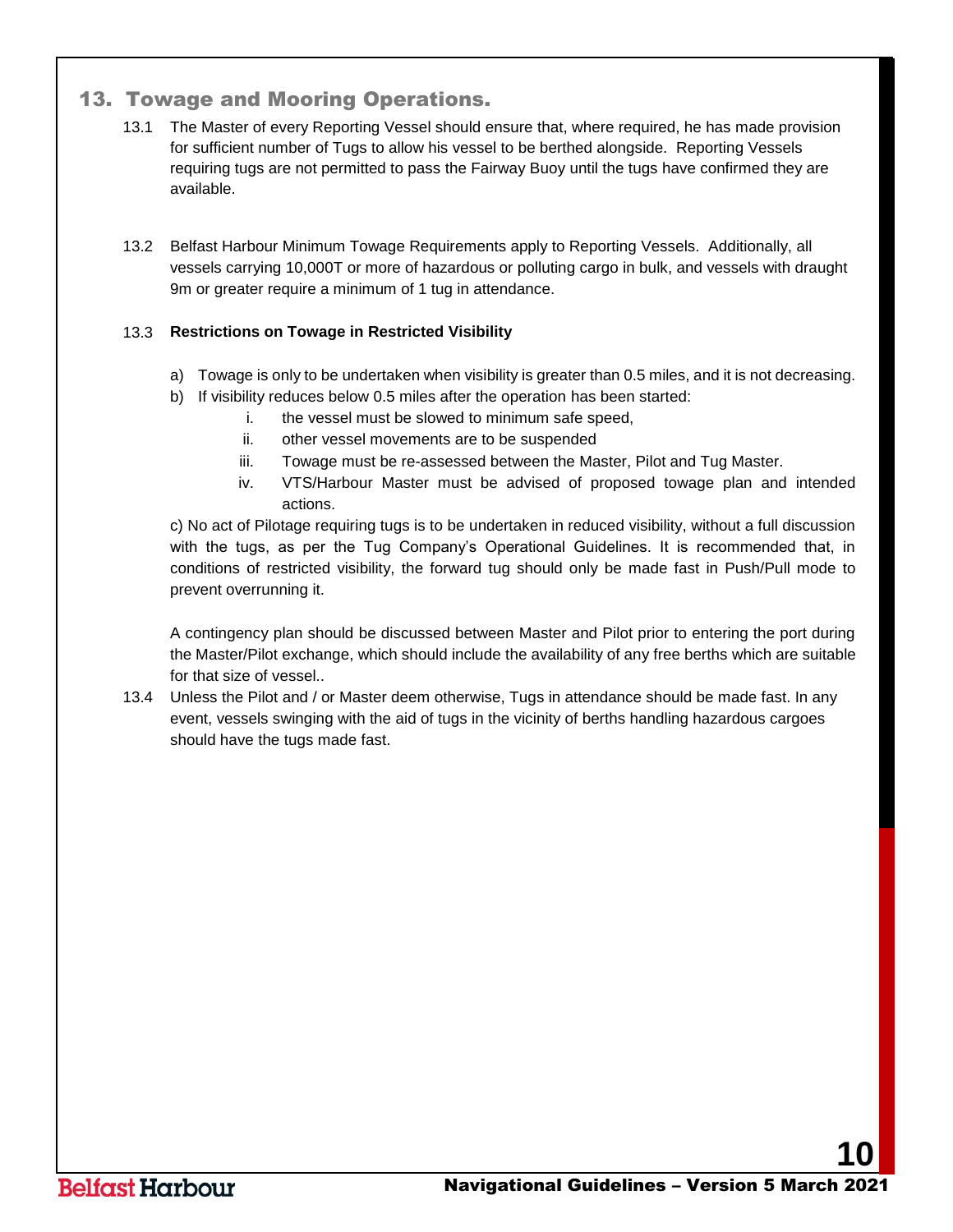#### **Tug Meeting Places**

13.5

#### *Arrivals.*

a) Tugs are required to call the VTS and confirm availability at least 30 minutes prior to the arrival of a vessel at the fairway. For operations requiring tugs to be in attendance at the fairway buoy 90 minutes notice is required. All tugs are required to depart the berth in sufficient time to meet vessels at the point required.

b) All vessels >140m LOA requiring towage and towage acts requiring tugs with a bollard pull of >25 tonnes will be passively escorted by 1 tug from beacon 6 inwards. If a second tug is required, it shall stand by in the vicinity of beacon 14. The after tug will normally be made fast by beacon No 14.

c) All other towage acts will normally have tugs in attendance and fast in sufficient time to safely execute the intended manoeuvre.

d) Twin screw vessels not carrying hydrocarbons in bulk are exempted from the passive escort requirements in section b) above.

#### *Departures.*

a) Tugs are required to call the VTS and confirm availability at least 30 minutes prior to the departure of the vessel and leave the berth in sufficient time to attend the vessel.

b) In Normal conditions, all vessels >140m LOA requiring towage exiting the Victoria , Herdman and Musgrave channels shall keep the tugs fast until the vessel has entered the turning circle. Towage acts with vessels less than 140m in length can release the tug at an appropriate time. c) For vessels >140m LOA, 1 tug-shall passively escort the departing vessel until it is clear of beacon 10.

d) Twin screw vessels not carrying hydrocarbons in bulk are exempted from the passive escort requirements in section c) above

- 13.6 The Master of every Reporting Vessel should ensure that he provides for the attendance of a sufficient number of competent persons to handle, by boat or ashore, the vessel's ropes, wires, lines or other moorings to any pier, quay or dolphin as may be necessary to moor or unmoor the vessel (Boatmen).
- 13.7 The Master of an inbound reporting vessel shall ensure in good time prior to approaching the berth that he makes contact with the Boatmen to establish mooring arrangements and vessel position are agreed and understood.
- 13.8 The Master of a Reporting Vessel which is berthed within Harbour Limits should ensure that such vessel is securely made fast and that the moorings are adjusted as necessary to allow for the rise and fall of the tide and for the loading and unloading of cargo. Vessels should have adequate and secure moorings at all times.

Masters should ensure that their vessel is laid as close as possible alongside the berth or premises at which the vessel is berthed and that neither the vessel nor the vessel's moorings obstruct other vessels, or hamper the use of a dock entrance, pier, wharf, quay or jetty.

Additional requirements regarding limitations on number of mooring lines per bollard are laid out in Belfast Harbour Notice to Mariners No 15 of 2020 or as amended.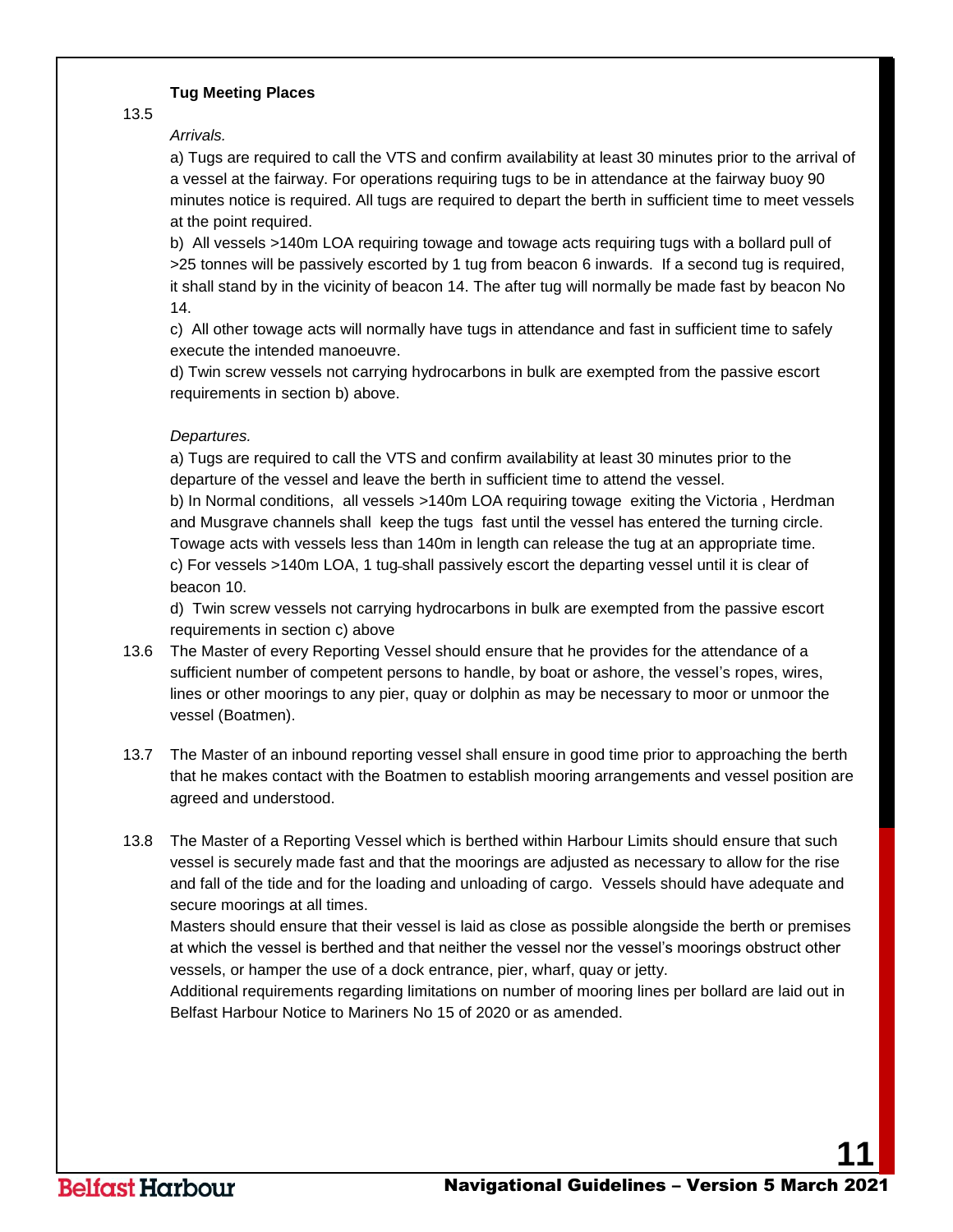- 13.9 Except with the permission of the Harbour Master, the Master of a Reporting Vessel should at all times when his vessel is within the Harbour ensure that his vessel is capable of being safely moved and navigated and that there are sufficient crew or other competent persons readily available:
	- a) to attend to his vessel's moorings;
	- b) to comply with any directions given by the Harbour Master for the unmooring, mooring and moving of his vessel; and
	- c) to deal, so far as reasonably practicable, with any emergency that may arise

# <span id="page-12-0"></span>14. Condition and Use of Vessel's Propulsion Machinery

- 14.1 The Master of a vessel bound for Belfast should ensure that all manoeuvring and propulsion systems have been tested immediately prior to arrival.
- 14.2 The Master of a Reporting Vessel other than a small vessel lying at a recognised mooring or anchorage, should not take any steps to render his vessel incapable of movement without first obtaining a Permit to Immobilise his vessel from the Harbour Master.
- 14.3 The Master of a Reporting Vessel should at all times keep his vessel so loaded and ballasted and in such condition that it is capable of being safely moved.
- 14.4 Where a Reporting Vessel (other than a small vessel) is at any time not capable of being safely moved by means of its own propulsive machinery, the Master or Owner should as soon as reasonably practicable inform the Harbour Master.
- 14.5 The Master of a Reporting Vessel whilst berthed should not cause or permit the external means of propulsion of the vessel to be set in motion for trial other than as required by SOLAS or in connection with manoeuvre on or off the berth without the permission of the Harbour Master.

# <span id="page-12-1"></span>15. Repair Works, Lifeboats, and Diving

- 15.1 The master of a vessel in the Harbour should not permit any person to undertake from the quay or from the water any repairs to any part of his vessel, or any equipment or any other item from or for the vessel, except with the prior permission of the Harbour Master, and then only subject to such reasonable conditions as the Harbour Master may impose.
	- A Permit is required from the Harbour Master for any of the following:
		- a) External Hot Work
		- b) Working over the side of a Vessel or on the Quay.
		- c) Diving
		- d) Immobilisation

The VTS is to be informed on start and finish of operations covered by Permits.

- 15.2 Where the harbour master has approved any diving, all persons taking part should comply with the Diving at Work Regulations 1997 (SI 1997/2776) and any instructions given by the Harbour Master.
- 15.3 Lowering of ship's lifeboats may be undertaken within the Inner Harbour upon receipt of clearance from VTS. If lifeboats are to be manoeuvred, the Coxswain must be contactable by the Vessel and VTS on Channel 12.